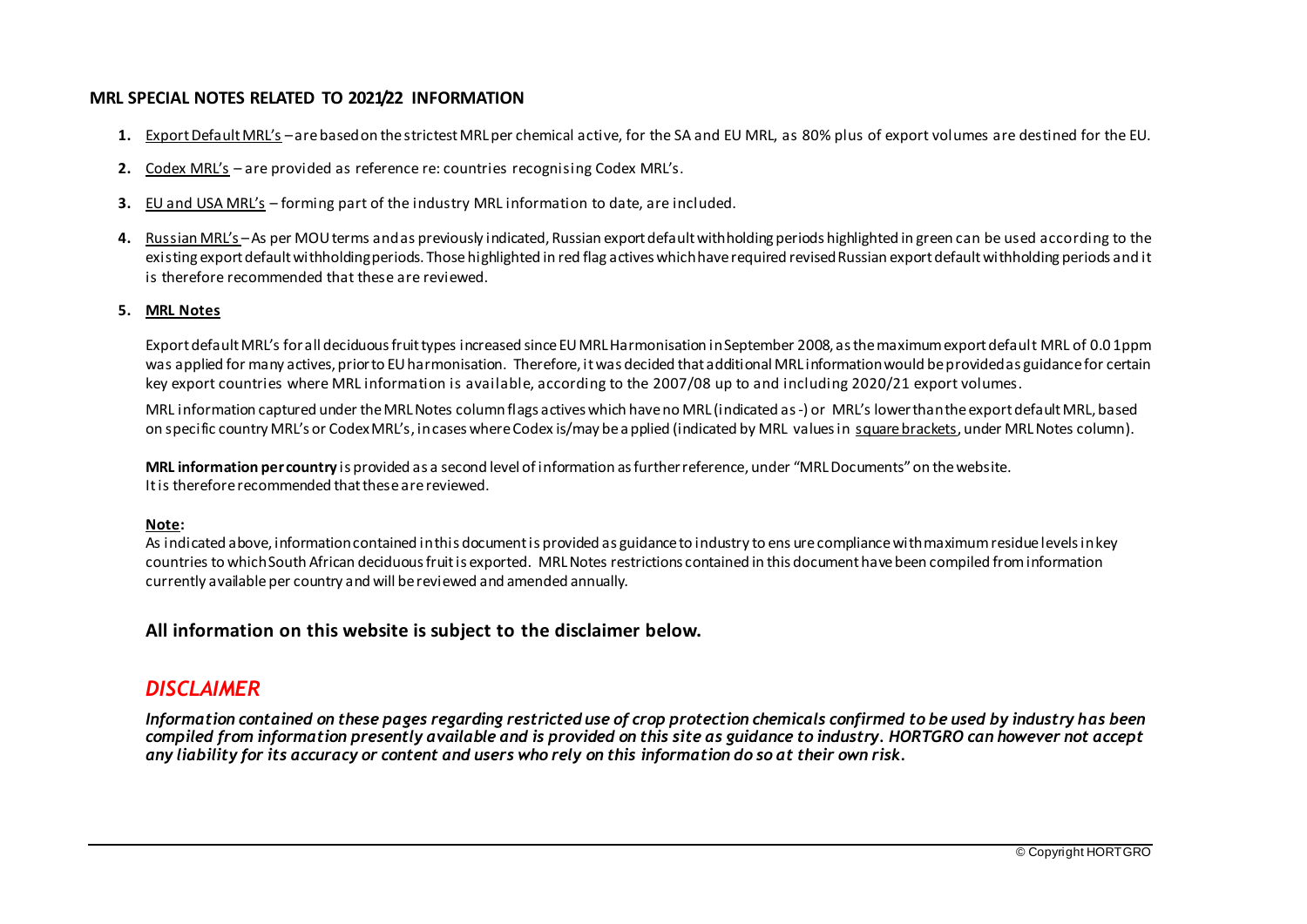# **Specific MRL information per country**

| <b>Country</b>                                                                                                                                                                                                     | <b>Notes</b>                                                                                                                                                                                                                                                                                                                                                    | <b>Fruit type</b>                     |
|--------------------------------------------------------------------------------------------------------------------------------------------------------------------------------------------------------------------|-----------------------------------------------------------------------------------------------------------------------------------------------------------------------------------------------------------------------------------------------------------------------------------------------------------------------------------------------------------------|---------------------------------------|
| Africa<br>(Algiers, Angola, Benin, Botswana, Burundi,<br>Egypt, Kenya, Mali, Mauritius, Mozambique,<br>Namibia, Senegal, Tanzania)<br>(Burkina Faso, Cameroon, Cote d'Ivoire,<br>Malawi, Morocco, Nigeria, Uganda) | (No National MRL's, Adopt Codex MRL's)<br>(No National MRL's, Adopt Codex, MRL of destination country)                                                                                                                                                                                                                                                          | Stone fruit, pome fruit, table grapes |
| Canada                                                                                                                                                                                                             | MRL's are regulated under the Pest Control Products Act.<br>Currently, if no MRL exists, a default MRL of 0.1 mg/kg applies.                                                                                                                                                                                                                                    | Stone fruit, pome fruit, table grapes |
| China                                                                                                                                                                                                              | The National Food Safety Standard - Maximum Residue Limits for Pesticides in Foods (GB 2763-<br>2016) replaced the current MRL Standard (GB 2763-2014), implemented from June 18, 2017. An<br>unofficial translation (USDA GAIN Report Number: CH17016) was used to review MRLs for table<br>grapes & apples.<br>If no MRL exists, Codex MRL may be recognised. | Apples, table grapes                  |
| European Union (EU)                                                                                                                                                                                                | MRL's and temporary MRL's are Annexes to Regulation 149/2008 (+ Regulations updating these<br>Annexes).<br>If no MRL exists, a default MRL of 0.01 mg/kg applies.                                                                                                                                                                                               | Stone fruit, pome fruit, table grapes |
| (Non EU Member States - Norway,<br>Lichtenstein, Iceland)                                                                                                                                                          | EU MRL's apply.                                                                                                                                                                                                                                                                                                                                                 | Stone fruit, pome fruit, table grapes |
| <b>Great Britain</b>                                                                                                                                                                                               | Great Britain (GB)/UK introduced a new pesticides regulatory regime from 1 January 2021,<br>independent from the EU.<br>The Health and Safety Executive (HSE) website and MRL database.<br>If no MRL exists, a default MRL of 0.01 mg/kg applies.                                                                                                               | Stone fruit, pome fruit, table grapes |
| Hong Kong                                                                                                                                                                                                          | Hong Kong - Pesticides Residue in Food Regulation (L.N. 73 of 2012), entered into force from 1<br>August 2014.                                                                                                                                                                                                                                                  | Stone fruit, pome fruit, table grapes |
| India                                                                                                                                                                                                              | MRL's listed in The Prevention of Food Adulteration Act and Rules and Notifications<br>If no MRL exists, Codex MRL may be recognised.                                                                                                                                                                                                                           | Stone fruit, pome fruit, table grapes |
| Indonesia                                                                                                                                                                                                          | <b>Unofficial Translation</b><br>The Regulation of the Minister of Agriculture NOMOR: 27/Permentan/PP.340/5/2009REGARDING<br>Food Safety Control over the import and export of fresh food of plant origin (Attachments I and II)<br>If no MRL exists, Codex MRL applies.                                                                                        | Stone fruit, pome fruit, table grapes |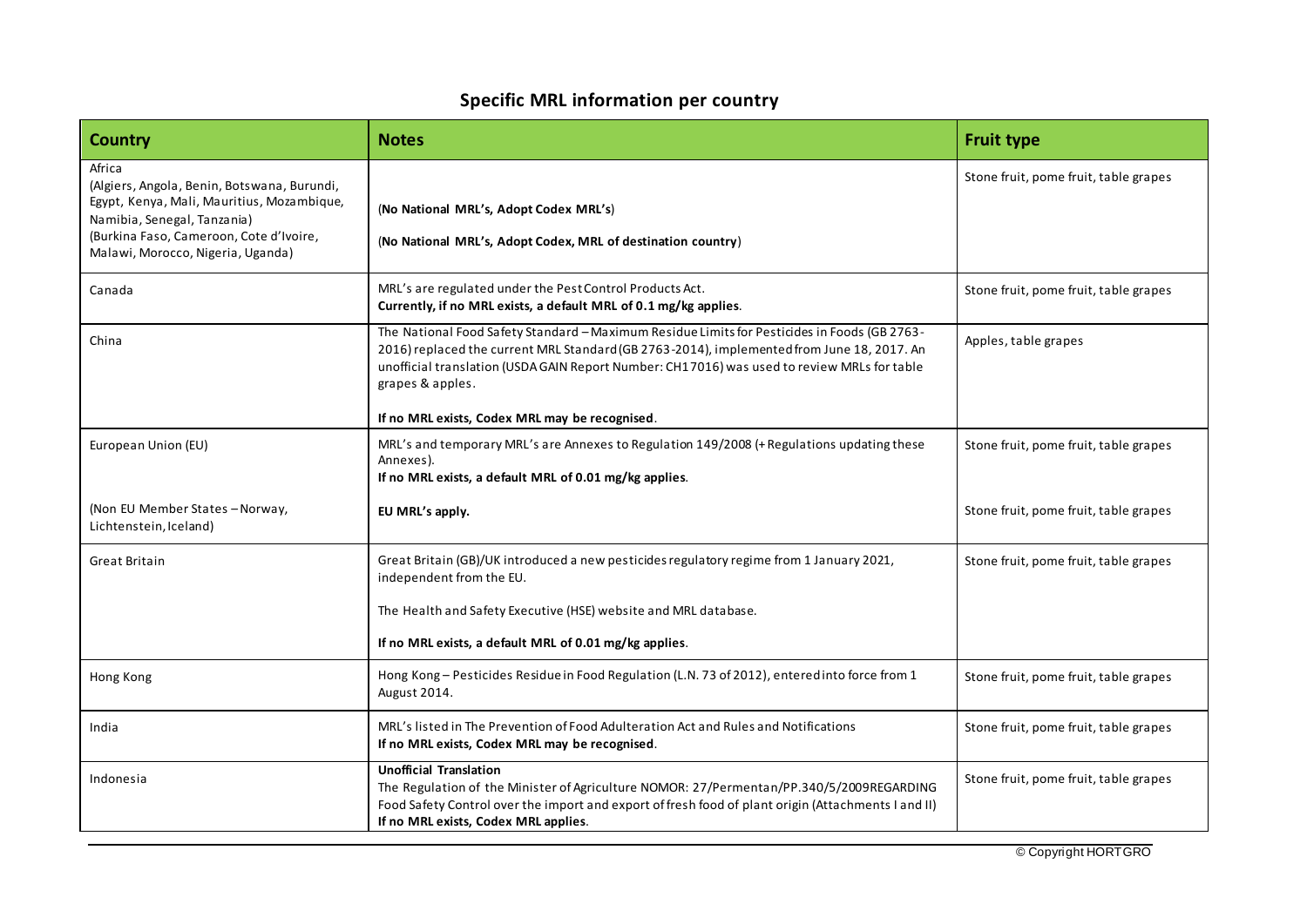| Iran                                                          | <b>Translation</b><br>ISIRI National Iranian Standard - 13117I - 1 <sup>st</sup> Edition - Pesticides Maximum residue limit of<br>pesticides - Pome, stone and small fruits and nuts (approved in the 966 <sup>th</sup> session of the National<br>Standards Committee on Food and Agricultural Products on 1389/7/26 (18 October 2010).<br>If no MRL exists, Codex MRL may be recognised (DAFF-FSQA official decision, until further<br>information becomes available).                                                                                                                                                                             | Stone fruit, pome fruit, table grapes |
|---------------------------------------------------------------|------------------------------------------------------------------------------------------------------------------------------------------------------------------------------------------------------------------------------------------------------------------------------------------------------------------------------------------------------------------------------------------------------------------------------------------------------------------------------------------------------------------------------------------------------------------------------------------------------------------------------------------------------|---------------------------------------|
| Israel                                                        | Pesticide Residues database searchable by pesticide or crop<br>If no MRL exists, Codex MRL applies.                                                                                                                                                                                                                                                                                                                                                                                                                                                                                                                                                  | Table grapes only                     |
| Japan                                                         | Ministry of Health, Labour and Welfare (MHLW) Website and MRL's Database<br>If no MRL exists, default limit (uniform limit) of 0.01 ppm applies.                                                                                                                                                                                                                                                                                                                                                                                                                                                                                                     | Table grapes only                     |
| Malaysia                                                      | Food Regulations 1985, Part VIII and Schedule 16<br>If no MRL exists, Codex MRL applies or a default MRL of 0.01 mg/kg applies.                                                                                                                                                                                                                                                                                                                                                                                                                                                                                                                      | Stone fruit, pome fruit, table grapes |
| Mauritius                                                     | The Use of Pesticides Bill (No. VI of 2018) - FIRST SCHEDULE [Sections 2, 4 and 13] AGRICULTURAL<br>PRODUCE, PESTICIDE AND MRL and Food Act - Food Regulations 1999 [GN 173 of 1999 - 1 January<br>2000] [Section 18].<br>If no MRL exists, Codex MRL applies [As confirmed by the Mauritius Pesticides Regulatory Office,<br>Ministry of Agro Industry & Food Security].                                                                                                                                                                                                                                                                            | Stone fruit, pome fruit, table grapes |
| Mexico                                                        | US EPA established MRL applies, if no US MRL Codex MRL applies.                                                                                                                                                                                                                                                                                                                                                                                                                                                                                                                                                                                      | Pome fruit only                       |
| Oman                                                          | Codex MRLs at first, EU at second, if no MRL, to a 0.01mg/kg default MRL, with compliance to the<br>List of Prohibited Pesticides and Pesticides with Restricted use (with reference to information<br>received officially from Oman, with the partially translated English list of Prohibited and Restricted                                                                                                                                                                                                                                                                                                                                        | Stone fruit, pome fruit, table grapes |
|                                                               | use pesticides), confirming detection of any level of residues of prohibited pesticides shall mean<br>rejection.<br>Unofficial Translation: Ministerial Decree No. 41/2012 Issuing of the Executive Regulation for the<br>Pesticides Law, used as a reference source, to confirm the above List of Prohibited Pesticides and<br>Pesticides with Restricted use.                                                                                                                                                                                                                                                                                      |                                       |
| <b>Russian Federation and other Custom Union</b><br>countries | As a result of the entry into force of a Customs Union between Belarus, Kazakhstan and the Russian<br>Federation on 1 July 2010, Russian pesticide residues legislation is applicable in all 3 Member States.<br>(Since 2015, the latter has been succeeded by the Eurasian Economic Union (EAEU) and enlarged<br>with the addition of Armenia and Kyrgyzstan).<br>On November 10, 2015, the Eurasian Economic Commission adopted the Amendments to the<br>Unified Sanitary-Epidemiological and Hygiene Requirements for Commodities Subject to Sanitary-<br>Epidemiological Surveillance (Control). The adopted amendments concern requirements and | Stone fruit, pome fruit, table grapes |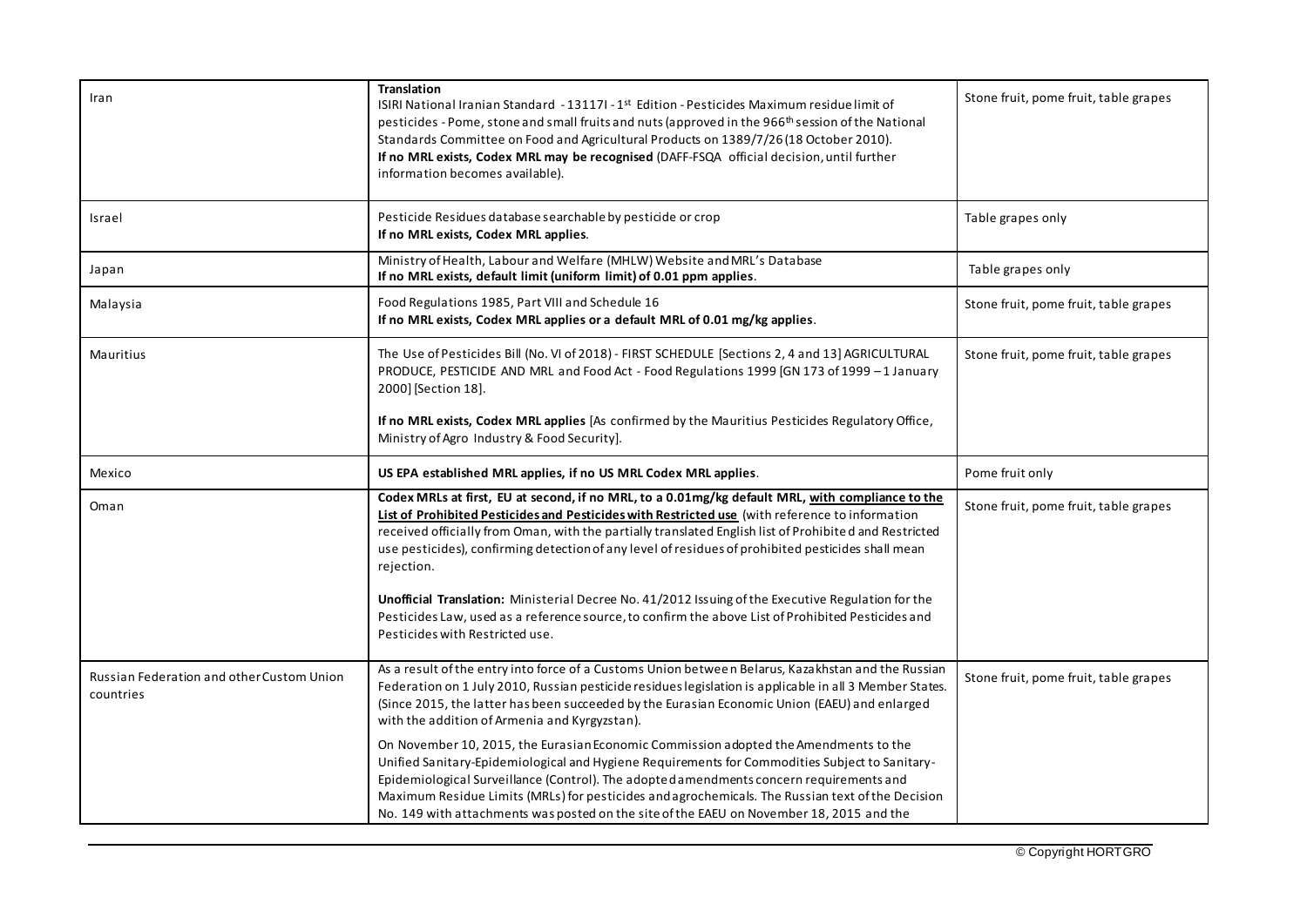|              | document came to force on December 28, 2015.                                                                                                                                                                                                                                                                                                                                                                                                                                                                                                                                       |                                                                                          |
|--------------|------------------------------------------------------------------------------------------------------------------------------------------------------------------------------------------------------------------------------------------------------------------------------------------------------------------------------------------------------------------------------------------------------------------------------------------------------------------------------------------------------------------------------------------------------------------------------------|------------------------------------------------------------------------------------------|
|              | (Unofficial translation - USDA Gain Report RS1401: Eurasia Economic Union - New Pesticide MRLs,<br>was used to review MRLs).                                                                                                                                                                                                                                                                                                                                                                                                                                                       |                                                                                          |
|              | Russian national MRLs for pesticides will continue to apply to the extent they do not contradict the<br>EAEU regulations. (Unofficial translation - USDA Gain Report - New Russian MRLs for Pesticides in<br>Agricultural and Food Products, /10/2014).                                                                                                                                                                                                                                                                                                                            |                                                                                          |
|              | When in force, EAEU requirements supersede corresponding requirements listed in the Russian<br>Federation (RF) legislation.                                                                                                                                                                                                                                                                                                                                                                                                                                                        |                                                                                          |
|              | Given the above, the Russia export default MRL comprises the strictest of the above.                                                                                                                                                                                                                                                                                                                                                                                                                                                                                               |                                                                                          |
|              | If no MRL exists, Codex MRL may apply, if no Codex, country of origin (SA) MRL may apply (MOU<br>terms).                                                                                                                                                                                                                                                                                                                                                                                                                                                                           |                                                                                          |
| Saudi Arabia | SFDA.FD 382 - Maximum limits of Pesticide Residues in Agricultural & Food Products.                                                                                                                                                                                                                                                                                                                                                                                                                                                                                                |                                                                                          |
|              | [USDA GAIN Report (Saudi Arabia Food and Agricultural Import Regulations and Standards Report)<br>Number: SA1814, Date: 4/7/2019, states:                                                                                                                                                                                                                                                                                                                                                                                                                                          |                                                                                          |
|              | Regulation number SFDA-FD 382/2018, "Maximum Limits of Pesticide Residues in Agricultural and<br>Food Products", currently sets maximum limits for pesticide residues. If an existing Saudi or GSO<br>regulation does not provide a pesticide residue limit for a particular food product, Codex<br>Alimentarius regulations are referenced. If Codex Alimentarius does not have an established limit<br>for a particular food product, SFDA references the EU and U.S. regulations and implements the<br>lowest limit from the two sources even if the limit is a default limit]. |                                                                                          |
| Singapore    | Sale of Food Act and Food Regulations, Ninth Schedule<br>If no MRL exists, Codex MRL applies.                                                                                                                                                                                                                                                                                                                                                                                                                                                                                      | Stone fruit, pome fruit, table grapes                                                    |
| Switzerland  | MRL's listed in Annex I of Ordinance 817.021.23<br>If no Switzerland MRL strictest of SA/EU MRL applies ie. Export default MRL.                                                                                                                                                                                                                                                                                                                                                                                                                                                    | Stone fruit, pome fruit, table grapes                                                    |
| Taiwan       | Food Safety Acts & Regulations - Pesticide Residue Limits in Foods<br>Pesticides not specified, shall not be detected                                                                                                                                                                                                                                                                                                                                                                                                                                                              | Apple, Table grapes                                                                      |
| Thailand     | Thai Agricultural Standard TAS 9002-2008 Pesticide Residues: Maximum Residue Limits<br>If no MRL exists, Codex MRL applies.                                                                                                                                                                                                                                                                                                                                                                                                                                                        | Table grapes                                                                             |
|              |                                                                                                                                                                                                                                                                                                                                                                                                                                                                                                                                                                                    | [Pending re-access: Stone fruit, pome<br>fruit - MRLs provided, no flagged MRL<br>Notes] |
| USA          | Electronic Code of Federal Regulations (e-CFR) Part 40, Section 180                                                                                                                                                                                                                                                                                                                                                                                                                                                                                                                | Stone fruit, pome fruit, table grapes                                                    |